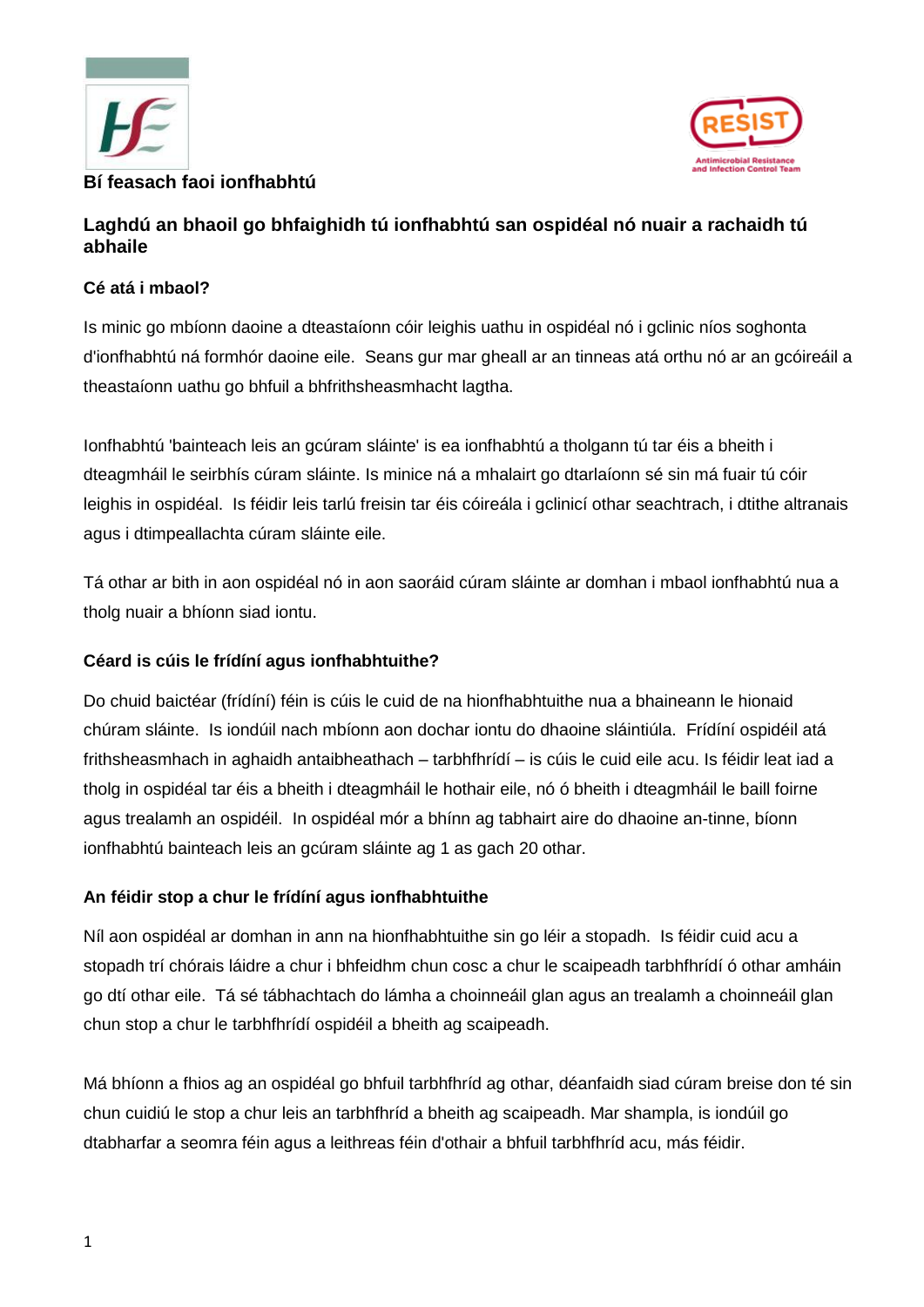



#### **Conas a bheidh a fhios agam go bhfuil fríd agam?**

An t-aon bhealach le fáil amach an bhfuil tarbhfhríd ag duine ná sampla (maipín) a thógáil agus é a thástáil i saotharlann. Nuair a dhéanaimid tástáil do tharbhfhrídí, iarraimid cead ort 'maipín' a thógáil ó do shrón, ó chneá, ó do chraiceann nó ó do reicteam (tóin). Nós imeachta simplí é sin ina gcuimlímid an maipín – atá cosúil le baitín cadáis – ar do chraiceann. Tá sé tábhachtach go mbeadh a fhios ag daoine go bhfuil tú ag iompar tarbhfhríde, mar gur féidir leis sin cuidiú leis na dochtúirí an chóireáil antaibheathaigh is fearr a roghnú duit má fhaigheann tú ionfhabhtú san ospidéal. Má tá tarbhfhríd á hiompar agat, tabharfaidh tú faoi deara go mbeidh réamhchúraim bhreise á dhéanamh ag foireann an ospidéil, ar nós miotóga, naprúin nó gúnaí obrádlainne a chaitheamh. Cuidíonn sé sin chun laghdú a dhéanamh ar an seans go scaipfear na frídíní chuig othair eile. Má tá a fhios agat go bhfuil tarbhfhríd á hiompar agat tá sé tábhachtach é sin a rá le ball den fhoireann nuair a thagann tú chuig an ospidéal.

Cuirtear tástáil do tharbhfhrídí ar a lán othar nuair a thagann siad chuig an ospidéal. Má bhíonn do thástáil deimhneach, inseoidh dochtúir nó altra duit faoin toradh. Tabharfaidh siad eolas duit chun léamh agus a thabhairt abhaile leat.

#### **Cad is féidir liom a dhéanamh chun mé féin a chosaint?**

Tá roinnt rudaí is féidir leat a dhéanamh chun tú féin a chosaint ó ionfhabhtú nó tarbhfhríd a thógáil.

- Glan do lámha go rialta agus bain úsáid as glóthach díghalráin lámh. Déan é sin i gcónaí tar éis a bheith ag an leithreas agus sula dtosóidh tú ag ithe
- Ná roinn d'earraí pearsanta le hothair eile mar shampla, d'fhón, do chluasáin agus mar sin de
- Fan amach ó leapacha na n-othar eile.
- Na lig d'éinne suí ar do leaba, agus ná suigh ar leaba aon othar eile
- Is ceadmhach a mheabhrú don fhoireann a lámha a ní
- Is ceadmhach a rá le ball foirne má fheiceann tú aon rud nach bhfuil glan

Amanna, ní bhíonn a fhios ag an ospidéal go bhfuil tarbhfhríd á hiompar ag othar go dtí go mbíonn siad imithe abhaile. Má fhaighimid amach go bhfuil tarbhfhríd á hiompar agat tar éis duit dul abhaile, scríobfaimid chugat nó inseoimid duit faoi ag coinne iarchúraim. Tabharfaimid scéala dod dhochtúir teaghlaigh freisin. Má tá aon cheisteanna agat faoi ionfhabhtú ospidéil nó tarbhfhrídí, cuir labhair le do dhochtúir nó d'altra.